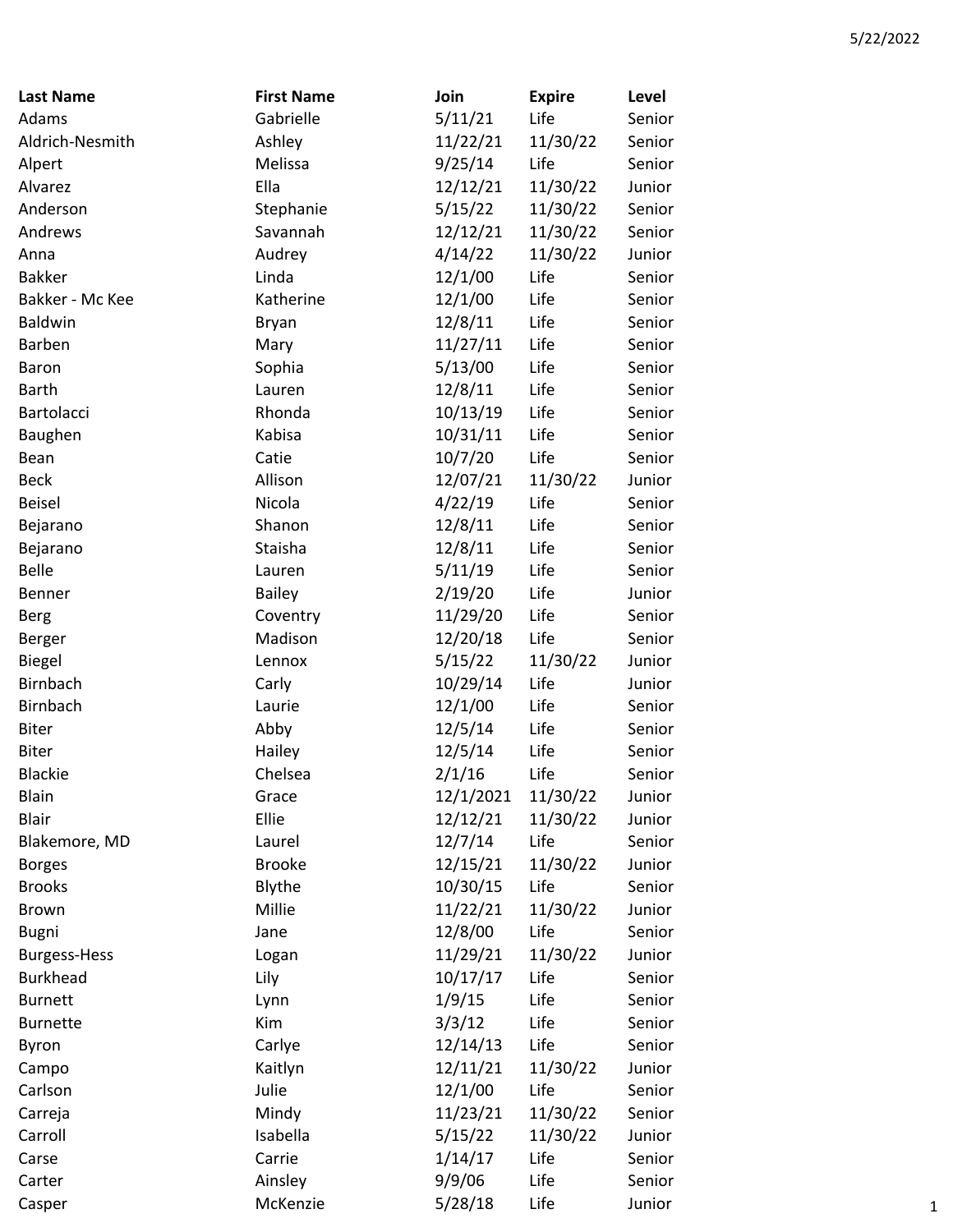| Cayatte              | Suzanne           | 11/27/21 | Life     | Senior |
|----------------------|-------------------|----------|----------|--------|
| Church               | Stella            | 12/6/19  | Life     | Junior |
| Cieslak              | Dorian            | 12/5/20  | Life     | Senior |
| Clark                | Aubrianna         | 12/8/21  | 11/30/22 | Junior |
| Collado              | Riley             | 12/29/21 | 11/30/22 | Junior |
| Collado              | Sofia             | 1/25/22  | 11/30/22 | Junior |
| Concha-Toro          | Valentina         | 1/27/10  | Life     | Senior |
| Cooley               | Kathleen          | 11/10/11 | Life     | Senior |
| Cox-Hunziker         | Lesley            | 2/21/22  | 11/30/22 | Senior |
| Criswell             | Lavinia           | 11/16/21 | 11/30/22 | Senior |
| Cross                | Jessica           | 12/8/19  | Life     | Senior |
| Cutler               | Mila              | 9/29/21  | Life     | Junior |
| Daniels              | Olivia            | 5/15/22  | 11/30/22 | Senior |
| Danner               | Terry Lynn        | 11/29/21 | 11/30/22 | Senior |
| Danz                 | Hannah            | 12/12/21 | 11/30/22 | Senior |
| Darden               | Larah             | 11/8/00  | Life     | Junior |
| Davidson             | Claire            | 11/9/19  | Life     | Senior |
| Davies               | Jenny             | 10/15/19 | Life     | Senior |
| Davies               | Mary              | 10/15/19 | Life     | Senior |
| Davis                | Emily             | 9/26/16  | Life     | Senior |
| Davis (Blazin Cajun) | Emily             | 12/8/16  | Life     | Senior |
| Dayner               | Heather           | 12/08/21 | 11/30/22 | Senior |
| Dayner               | Schuyler          | 12/07/21 | 11/30/22 | Junior |
| DeBrunner            | Hailey            | 12/12/21 | 11/30/22 | Senior |
| Demesa               | Joie              | 12/6/19  | Life     | Junior |
| DeVita               | Philip            | 12/1/00  | Life     | Senior |
| Devlen               | Angela            | 9/30/21  | Life     | ????   |
| Dickinson            | Shannon           | 12/8/11  | Life     | Senior |
| Dillard              | Vicki             | 12/1/11  | Life     | Senior |
| Dionne               | Peggy             | 12/8/11  | Life     | Senior |
| Dishman              | Lola              | 11/10/19 | Life     | Junior |
| Dixon                | Wendy             | 12/9/18  | Life     | Senior |
| Dobbins              | Lauren            | 12/1/00  | Life     | Senior |
| Doble                | Grace             | 5/15/22  | 11/30/22 | Junior |
| Doherty              | Tara              | 12/1/00  | Life     | Senior |
| Donahoe              | Kelsey            | 9/21/15  | Life     | Senior |
| Dorta-Duque          | April Ann         | 5/11/14  | Life     | Senior |
|                      | Claudia & Michael | 12/8/13  | Life     | Senior |
| Doyle                |                   | 10/2/21  |          |        |
| Dubill               | Catherine         |          | 11/30/22 | Junior |
| Dunson               | Ashley Ann        | 11/11/05 | Life     | Senior |
| du-Pont-Robbins      | Sarah             | 5/9/22   | 11/30/22 | Senior |
| Durham               | Dustin            | 11/15/20 | Life     | Senior |
| Eaton                | Serenity Faith    | 2/14/22  | 11/30/22 | Junior |
| Eckert               | Jackie            | 9/20/09  | Life     | Senior |
| <b>Ellis</b>         | Saylor            | 8/22/17  | Life     | Senior |
| Engelmunn-Jewett     | Leah              | 4/21/22  | 11/30/22 | Junior |
| Erbaugh              | Cinda             | 8/1/08   | Life     | Senior |
| Erickson             | Megan             | 12/06/21 | 11/30/22 | Senior |
| Eufemia              | Kevin             | 12/8/11  | Life     | Senior |
| Eufemia              | Mary              | 12/8/11  | Life     | Senior |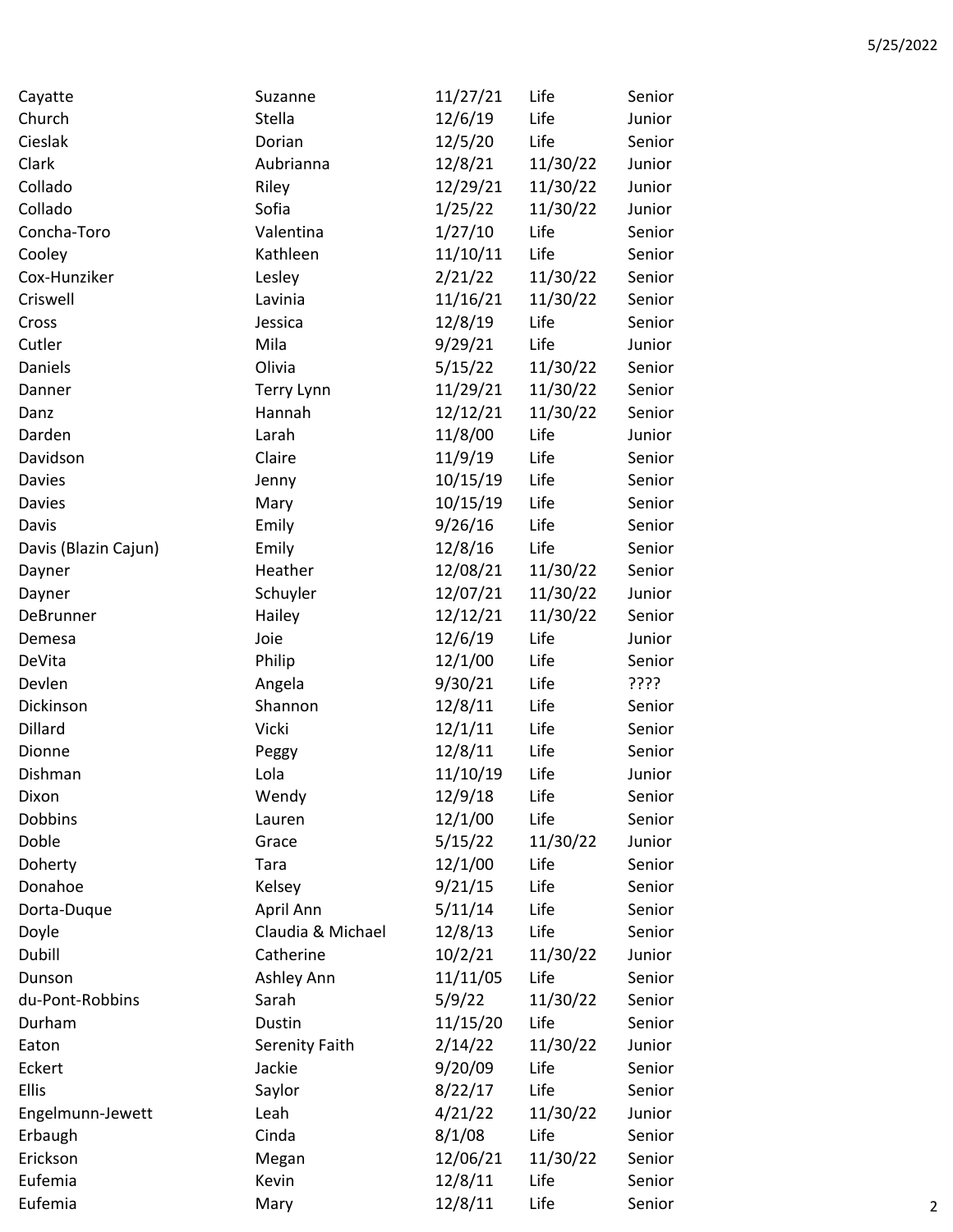| Farley         | Edith          | 12/1/00  | Life     | Senior |
|----------------|----------------|----------|----------|--------|
| Farrell        | Clayton        | 11/22/21 | Life     | Junior |
| Fayad          | Sofia          | 4/8/22   | 11/30/22 | Junior |
| Freeburg       | Isabella       | 11/22/21 | Life     | Junior |
| Fugate         | Rachel         | 11/2/10  | Life     | Senior |
| Garcia         | Pamela A.      | 11/26/03 | Life     | Senior |
| Gates          | Abby           | 11/10/06 | Life     | Senior |
| Gee            | Lauren         | 12/8/16  | Life     | Junior |
| Gee            | Victoria       | 11/28/21 | 11/30/22 | Senior |
| Geiger         | Lily           | 12/14/20 | Life     | Junior |
| Gellein        | Jacque Barrett | 12/1/00  | Life     | Senior |
| Gibson         | Debby          | 11/14/21 | 11/30/22 | Senior |
| Gibson         | Jaime          | 12/12/21 | 11/30/22 | Senior |
| Giffin         | Margaret       | 12/9/18  | Life     | Senior |
| Giza           | John & Mallory | 12/1/00  | Life     | Senior |
| Gobezie        | Greta          | 12/12/21 | 11/30/22 | Junior |
| Godden         | Mina           | 11/11/21 | Life     | Junior |
| Gosden         | Olivia         | 11/10/15 | Life     | Junior |
| Green          | Izzy           | 9/17/18  | Life     | Junior |
| Green          | Mia            | 12/4/15  | Life     | Junior |
| Green          | Sara           | 10/23/17 | Life     | Junior |
| Griffiths      | Lauren         | 12/31/16 | Life     | Senior |
| Grim           | Valarie        | 2/1/22   | 11/30/22 | Senior |
| Grimm          | Jana Raker     | 12/2/07  | Life     | Senior |
| Grodotz        | Sydney         | 5/11/19  | Life     | Senior |
| Gross          | Madeline       | 5/11/22  | 11/30/22 | Junior |
| Guemmer        | Emma           | 1/14/22  | 11/30/22 | Junior |
| Gurtis         | Laura Barrett  | 12/8/11  | Life     | Senior |
| Gurtis         | Skylar         | 12/8/16  | Life     | Junior |
| Guy            | Kayley         | 1/17/22  | 11/30/22 | Junior |
| Haber          | Rebecca        | 11/8/13  | Life     | Senior |
| Haber          | Sandra         | 12/1/00  | Life     | Senior |
| Haefner        | Kathryn        | 12/9/18  | Life     | Senior |
| Halley         | Camryn         | 12/27/07 | Life     | Senior |
| Halsnik        | Catitlyn       | 1/28/22  | 11/30/22 | Junior |
| Halsnik        | Chloe          | 1/28/22  | 11/30/22 | Junior |
| Hames          | Claire         | 12/1/20  | Life     | Junior |
| Hammond        | Margaret       | 5/10/15  | Life     | Senior |
| Hansen         | <b>Bonnie</b>  | 12/1/00  | Life     | Senior |
| Harrington     | Jennifer       | 2/22/22  | 11/30/22 | Senior |
| Hauser         | Marissa        | 5/9/22   | 11/30/22 | Junior |
| Hawkins        | <b>Steve</b>   | 12/30/18 | Life     | Senior |
| Heath          | Claudia        | 12/1/00  | Life     | Senior |
| Hegarty        | Logan          | 2/25/19  | Life     | Junior |
| Hill           | Christina      | 12/9/21  | 11/30/22 | Senior |
| Hilmer         | Christiana     | 12/1/00  | Life     | Senior |
| Hoerle         | Katharine      | 11/12/21 | 11/30/22 | Senior |
| <b>Hopkins</b> | Meryl          | 11/14/21 | 11/30/22 | Junior |
| Hughes         | Natalie        | 12/8/11  | Life     | Senior |
| Hull           | <b>Brooks</b>  | 11/15/20 | Life     | Junior |
|                |                |          |          |        |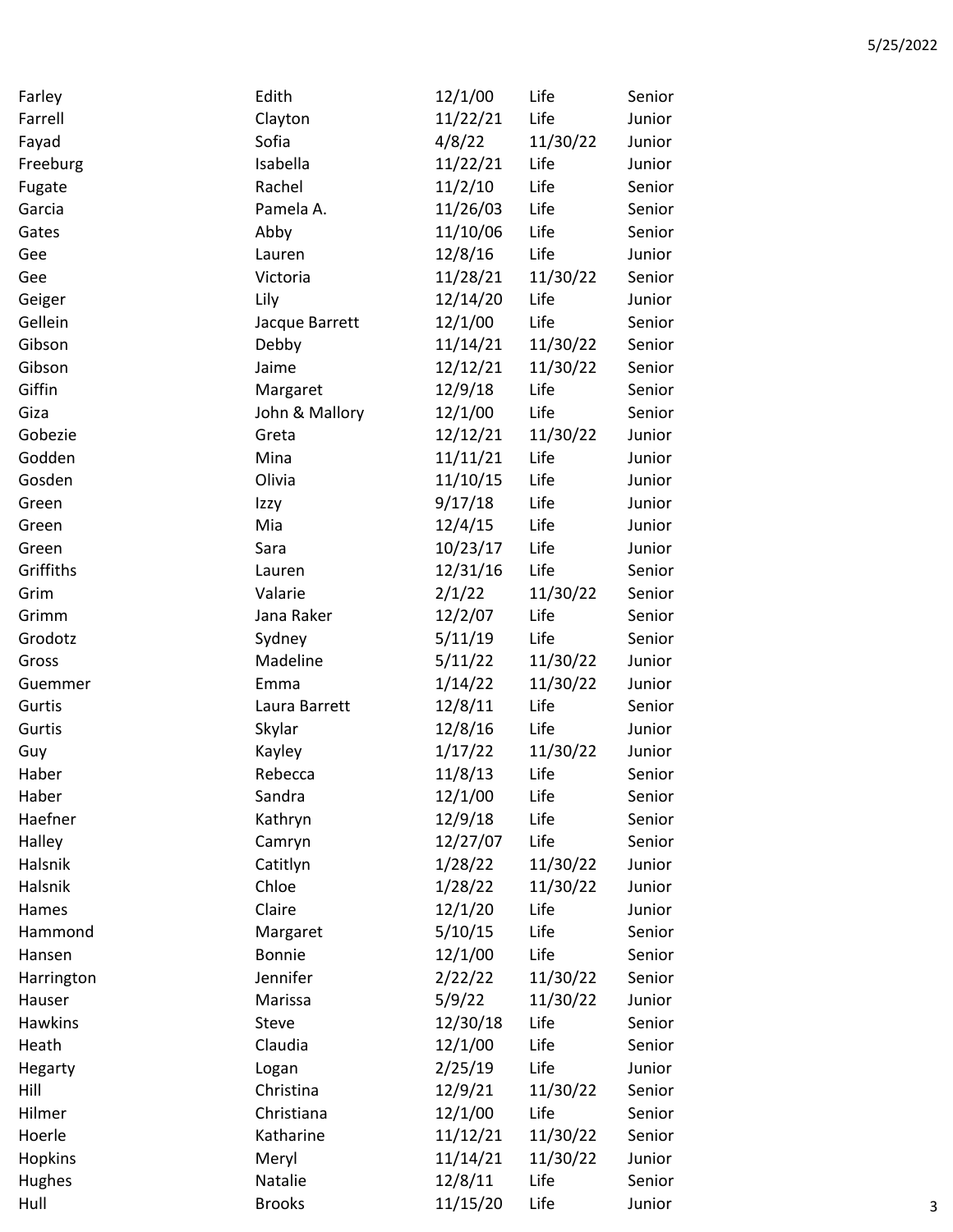| Hunkiar      | Jessica          | 12/12/21 | 11/30/22 | Senior |
|--------------|------------------|----------|----------|--------|
| Hurlebaus    | Eva              | 7/10/18  | Life     | Junior |
| Jenkins      | Sara             | 5/11/19  | Life     | Senior |
| Jenson       | Cara             | 12/11/21 | 11/30/22 | Junior |
| Johnson      | Maggie           | 5/13/22  | 11/30/22 | Junior |
| Johnson      | Zoe              | 11/30/21 | 11/30/22 | Senior |
| Jordan       | Madeline         | 11/23/21 | 11/30/22 | Junior |
| Kaske        | Kendall          | 12/22/11 | Life     | Senior |
| Keating      | Reese            | 1/24/19  | Life     | Junior |
| Keen         | Lyndsey          | 12/9/18  | Life     | Junior |
| Kellner      | Charlene         | 12/1/13  | Life     | Senior |
| Kellner      | Clair            | 12/1/00  | Life     | Senior |
| Kellogg      | Kyle             | 5/2/22   | 11/30/22 | Senior |
| <b>Kepes</b> | Katie            | 5/10/15  | Life     | Senior |
| Khoury       | Wendy            | 11/22/20 | Life     | Junior |
| Killam       | Kris             | 11/12/20 | Life     | Senior |
| <b>King</b>  | Kendall          | 11/20/17 | Life     | Junior |
| Kirby        | <b>Tarrin</b>    | 5/15/22  | 11/30/22 | Senior |
| Kleinman     | Hannah           | 12/1/00  | Life     | Senior |
| Kodak        | Vivienne         | 12/6/21  | 11/30/22 | Junior |
| Kogan        | Karen            | 2/4/22   | 11/30/22 | Senior |
| Kosloske     | Jole             | 12/1/15  | Life     | Junior |
| Kozel        | Alexandra        | 3/16/16  | Life     | Senior |
| Kozel        | Gabrielle        | 3/16/16  | Life     | Junior |
| Kratochwill  | Linda            | 10/26/06 | Life     | Senior |
| Kreilich     | McKenzie         | 12/12/21 | 11/30/22 | Senior |
| Kuhl         | Krystal          | 11/11/00 | Life     | Senior |
| Lazzari      | Dawn             | 11/8/19  | Life     | Senior |
| Lea          | Alexandra        | 5/5/22   | 11/30/22 | Senior |
| Lefler       | Emily            | 11/18/19 | Life     | Senior |
| LeMonte      | Jessica          | 12/1/00  | Life     | Senior |
| Lindsay      | Kayla            | 11/7/07  | Life     | Senior |
| LoVece       | Emily            | 1/15/14  | Life     | Senior |
| Lowe         | Charlotte        | 11/14/19 | Life     | Senior |
| Lurie        | <b>Bonnie</b>    | 12/12/21 | 11/30/22 | Senior |
| Lurie        | Julianne         | 12/12/21 | 11/30/22 | Junior |
| MacDonald    | <b>Brook</b>     | 10/3/21  | Life     | Junior |
| Maida        | Chelsea          | 4/30/18  | Life     | Senior |
| Maier        | Emerson          | 12/10/21 | 11/30/22 | Junior |
| Mansour      | Katie            | 12/1/13  | Life     | Senior |
| Markham      | Melanie          | 11/23/21 | 11/30/22 | Senior |
| Martin       | Katelyn          | 1/8/21   | Life     | Junior |
| Martinelli   |                  |          | Life     |        |
| Martiniello  | Syrah<br>Kristin | 11/11/20 |          | Junior |
|              |                  | 12/17/19 | Life     | Senior |
| Massucci     | Lucy             | 2/20/19  | Life     | Junior |
| Matts        | Hannah           | 11/13/20 | Life     | Senior |
| Matz         | Carly            | 10/26/10 | Life     | Senior |
| Mayberry     | Stacey           | 9/20/06  | Life     | Senior |
| McGarry      | Susan            | 11/1/06  | Life     | Senior |
| McKay-Curran | Ella             | 5/9/22   | 11/30/22 | Junior |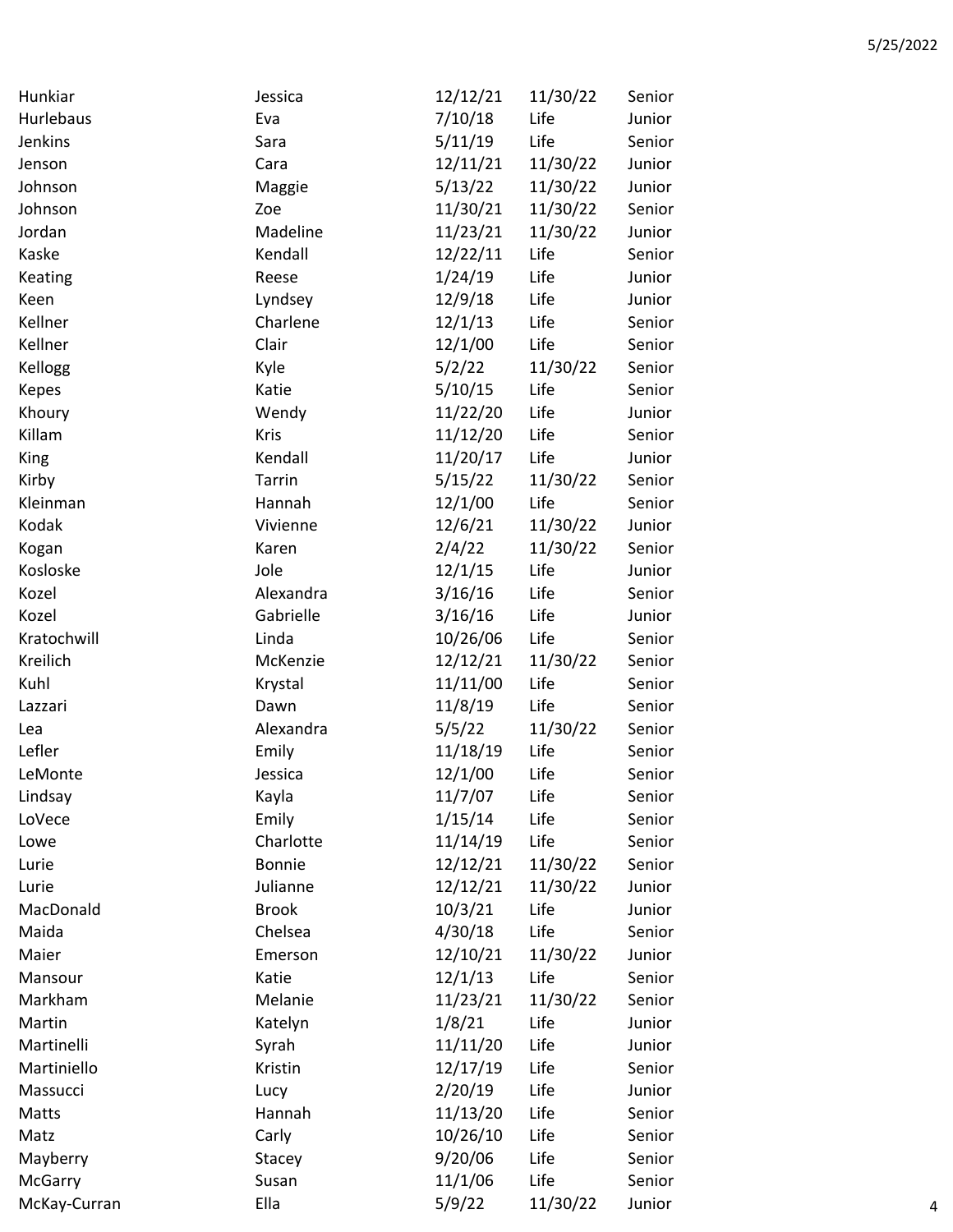| McKee          | Emma               | 9/10/21  | Life     | Junior |
|----------------|--------------------|----------|----------|--------|
| McKee          | Milo               | 9/10/21  | Life     | Junior |
| McKinney       | Molly              | 11/8/21  | 11/30/22 | Junior |
| McNeel         | Mary               | 10/18/11 | Life     | Senior |
| McVety         | Collins            | 12/7/19  | Life     | Junior |
| Meitin         | Becca              | 5/8/15   | Life     | Senior |
| Melillo        | Adrianna           | 1/8/22   | 11/30/22 | Senior |
| Mendiola       | Magnolia           | 2/28/00  | 11/30/22 | Junior |
| Miller         | Christine          | 10/15/07 | Life     | Senior |
| Mitchell       | Karen              | 5/5/10   | Life     | Senior |
| Mitzel         | Emily              | 8/27/15  | Life     | Senior |
| Moore          | Nichole            | 5/11/19  | Life     | Senior |
| Moore          | Paula              | 12/4/14  | Life     | Senior |
| Morrell        | Susannah           | 11/26/21 | Life     | Junior |
| Morris         | Kathryn            | 11/13/15 | Life     | Senior |
| Morrissey      | Jim                | 12/1/00  | Life     | Senior |
| Moss           | Traudi             | 11/29/21 | 11/30/22 | Senior |
| Murphy         | Michael            | 12/22/17 | Life     | Senior |
| Musal          | Mary Ann           | 2/24/22  | 11/30/22 | Senior |
| <b>Neily</b>   | Kate               | 10/19/17 | Life     | Junior |
| Nelson         | Wylie              | 6/30/15  | Life     | Senior |
| <b>New</b>     | Cyara              | 9/30/10  | Life     | Senior |
| <b>Nichols</b> | Sally              | 1/6/22   | 11/30/22 | Senior |
| Nightengale    | Anna               | 12/1/19  | Life     | Senior |
| O'Brien        | Joely              | 12/30/16 | Life     | Junior |
| O'Connor       | Kara               | 12/10/21 | 11/30/22 | Senior |
| Odle           | Emily              | 1/4/22   | 11/30/22 | Junior |
| O'Reilly       | Shannon            | 12/5/14  | Life     | Senior |
| Ostroff        | Julia              | 12/6/19  | Life     | Junior |
| Oursler        | Waddy              | 12/8/16  | Life     | Senior |
| Paggiaro       | <b>Andre Luis</b>  | 5/12/13  | Life     | Senior |
| Patarini       | <b>Emily Rose</b>  | 11/28/21 | 11/30/22 | Junior |
| Patarini       | Sofia Daisy        | 11/28/21 | 11/30/22 | Junior |
| Payne          | <b>Belle</b>       | 11/13/21 | Life     | Junior |
| Pell           | Dr. Paula          | 12/1/00  | Life     | Senior |
| Pennington     | Ann                | 2/11/13  | Life     | Senior |
| Peralta        | Catalina           | 10/25/11 | Life     | Senior |
| Peralta        | Ezequiel           | 12/1/00  | Life     | Senior |
| Peralta        | Wendy              | 12/1/00  | Life     | Senior |
| Perkins        | Susan              | 3/10/15  | Life     | Senior |
| Perry          | Cecelia            | 9/20/16  | Life     | Junior |
| Peterson       | <b>Emily Terry</b> | 12/1/00  | Life     | Senior |
| Peterson       | Jordan - Coyne     | 12/1/00  | Life     | Senior |
| Pogue          | Greta              | 4/12/14  | Life     | Senior |
| Poole-Minnillo | Melina             | 5/15/22  | 11/30/22 | Senior |
| Postier        | Allison            | 3/18/19  | Life     | Senior |
| Powell         | Keith              | 12/1/00  | Life     | Senior |
| Powell         | Lynda              | 12/1/00  | Life     | Senior |
| Powers         | Ann Louise         | 12/1/00  | Life     | Senior |
| Powers         | Georgann           | 12/1/00  | Life     | Senior |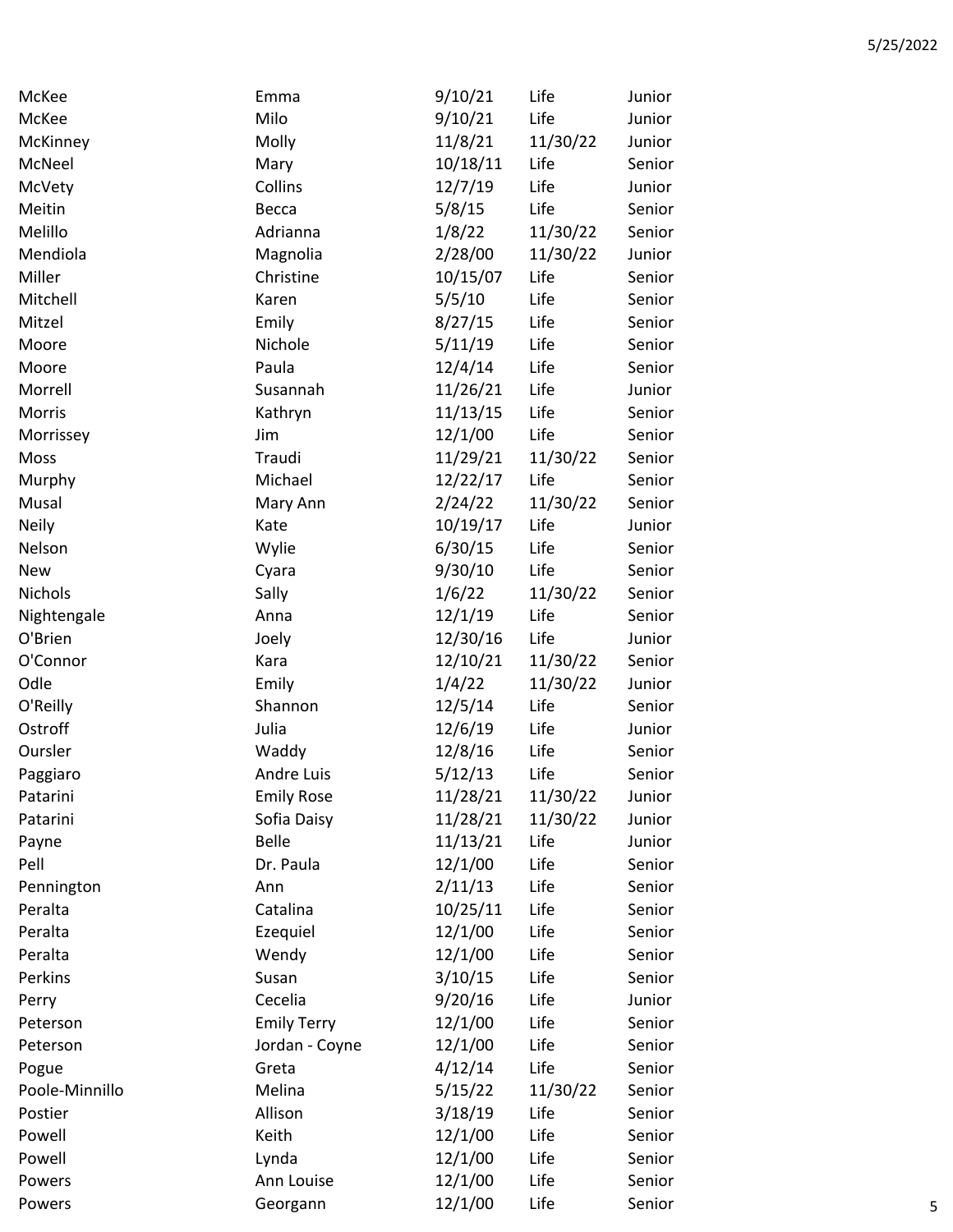| Poziemski       | Elizabeth  | 2/26/18  | Life     | Senior |
|-----------------|------------|----------|----------|--------|
| Priest          | Tammy      | 12/8/11  | Life     | Senior |
| Profito         | Harper     | 12/11/21 | 11/30/22 | Junior |
| Ramsey          | Madison    | 12/6/15  | Life     | Junior |
| Rarick-Varner   | Mark       | 11/30/18 | Life     | Senior |
| Redmond         | Delaney    | 11/19/19 | Life     | Senior |
| Reilly          | Christine  | 12/1/00  | Life     | Senior |
| Renda           | Kylie      | 12/10/21 | 11/30/22 | Junior |
| Rice            | Dr. Wendy  | 12/4/15  | Life     | Senior |
| Richards        | Kristen    | 12/6/17  | Life     | Senior |
| Riggio          | Taylor     | 1/10/22  | Life     | Junior |
| Ripley          | Emersen    | 5/15/22  | 11/30/22 | Junior |
| Ritter          | Nikko      | 12/1/00  | Life     | Senior |
| Ritter          | Trevor     | 12/1/00  | Life     | Senior |
| Robinson        | Haley      | 1/15/13  | Life     | Senior |
| Rodriguez       | Christina  | 9/1/14   | Life     | Senior |
| Rodriguez       | Jonathan   | 8/1/21   | Life     | Senior |
| Rohr            | Charleston | 1/5/22   | Life     | Junior |
| Ronuckeo        | Emmalyn    | 12/5/15  | Life     | Junior |
| Ruffolo         | Ingrid     | 5/11/19  | Life     | Junior |
| Ruotolo         | Anthony    | 11/7/19  | Life     | Senior |
| Rush III        | John       | 12/2/00  | Life     | Senior |
| Ryan            | Molly      | 10/18/20 | Life     | Senior |
| Saperstein      | Amy        | 2/14/22  | 11/30/22 | Senior |
| Savettiere      | Gabby      | 12/8/19  | Life     | Senior |
| Sayat           | Reggie     | 12/1/00  | Life     | Senior |
| <b>Schafers</b> | Kallie     | 12/5/18  | Life     | Senior |
| Scharf          | Madelyn    | 5/11/14  | Life     | Junior |
| Schaub          | Bill       | 12/1/00  | Life     | Senior |
| Schiele         | Harriet    | 8/1/14   | Life     | Senior |
| Schorsch        | Ella       | 2/14/22  | 11/30/22 | Junior |
| Schweppe        | Courtney   | 12/31/13 | Life     | Senior |
| Schweppe        | Lauren     | 5/11/19  | Life     | Senior |
| Scott           | Dani       | 12/1/00  | Life     | Senior |
| Semaan          | Nyla       | 12/07/21 | 11/30/22 | Junior |
| Serafini        | Elizabeth  | 11/29/21 | 11/30/22 | Junior |
| Serfass         | Hannah M   | 11/5/18  | Life     | Junior |
| Sessums         | Amelie     | 10/30/19 | Life     | Junior |
| Sessums         | Mia        | 10/30/19 | Life     | Senior |
| Shankle         | Hope       | 5/23/22  | 11/30/22 | Junior |
| Shell           | Wendy      | 12/15/15 | Life     | Senior |
| Shinn           | Samantha   | 4/10/09  | Life     | Senior |
| Sikorra         | Pat        | 11/5/21  | 11/30/22 | Senior |
| Simmons         | Charlotte  | 9/1/20   | Life     | Senior |
| Sisco           | Sophia     | 11/20/20 | Life     | Junior |
| Sketch          | Avery      | 1/5/22   | 11/30/22 | Junior |
| Skorewicz       | Anna       | 11/22/21 | Life     | Junior |
| Slack           | Sheila     | 12/1/08  | Life     | Senior |
| Smith           | Abigail    | 5/26/07  | Life     | Senior |
| Smith           | Debbie     | 11/10/19 | Life     | Senior |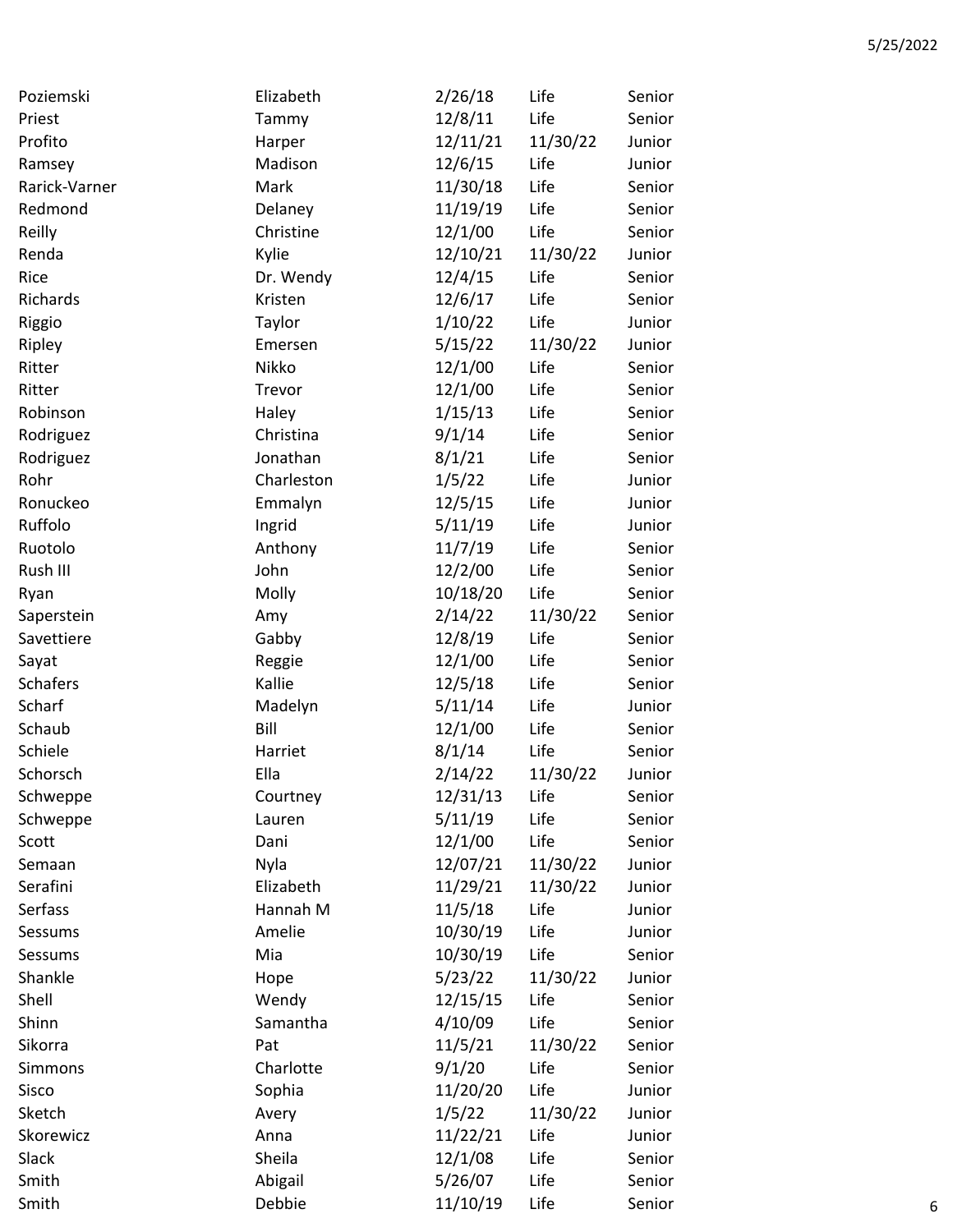| Somareddy   | Evana          | 3/30/22  | 11/30/22 | Junior |
|-------------|----------------|----------|----------|--------|
| Sousa       | Macie          | 6/10/18  | Life     | Senior |
| Spafford    | Lily           | 12/9/18  | Life     | Senior |
| Speichert   | Violet         | 5/15/22  | 11/30/22 | Junior |
| Staiano     | Jennifer       | 10/12/11 | Life     | Senior |
| Staiano     | Madison        | 12/1/13  | Life     | Junior |
| Steadman    | Sarah          | 12/5/14  | Life     | Senior |
| Stepanovich | Sofia          | 5/15/22  | 11/30/22 | Junior |
| Stepanovich | Viki           | 5/15/22  | 11/30/22 | Junior |
| Stevens     | Peggy          | 12/1/00  | Life     | Senior |
| Stewart     | Donald         | 12/1/00  | Life     | Senior |
| Stewart     | Erin           | 12/1/00  | Life     | Senior |
| Stralman    | Liv            | 12/30/16 | Life     | Junior |
| Strasberg   | Nicole         | 5/20/15  | Life     | Senior |
| Strasberg   | Savannah       | 11/10/19 | Life     | Junior |
| Stroz       | Alexandra      | 4/19/22  | 11/30/22 | Junior |
| Stryker     | Jamie          | 12/1/13  | Life     | Senior |
| Sudbury     | Hannah         | 11/26/21 | 11/30/22 | Senior |
| Sudderth    | Emily          | 11/23/21 | 11/30/22 | Junior |
| Swinderman  | Robin          | 12/1/00  | Life     | Senior |
| Swisher     | Emerson Joy    | 12/9/17  | Life     | Junior |
| Taylor      | Leslie         | 12/8/21  | 11/30/22 | Senior |
| Taylor      | Melinda        | 6/3/17   | Life     | Senior |
| Tenney      | Kathryn        | 2/13/13  | Life     | Senior |
| Terry       | Leslie         | 2/26/13  | Life     | Senior |
| Thomason    | Stephanie      | 5/11/19  | Life     | Senior |
| Tindley     | Jessica        | 10/25/11 | Life     | Senior |
| Tindley     | Tinker         | 12/1/00  | Life     | Senior |
| Tobin       | Porter         | 11/12/21 | Life     | Senior |
| Toshie      | Kendall        | 9/22/20  | Life     | Junior |
| Trocano     | Wendy          | 12/1/00  | Life     | Senior |
| Tsambis     | Anna           | 11/5/15  | Life     | Senior |
| Tuccillo    | Olivia         | 9/24/14  | Life     | Senior |
| Unglaub     | Angie          | 12/12/21 | 11/30/22 | Junior |
| Varley      | Harper         | 1/25/22  | 11/30/22 | Junior |
| Varley      | Rowan          | 1/25/22  | 11/30/22 | Junior |
| Vertullo    | Stacey         | 12/6/06  | Life     | Senior |
| Vida        | Gretchen       | 1/29/17  | Life     | Senior |
| Vitale      | Gabriella      | 12/6/19  | Life     | Junior |
| Vogel-Faldo | Valerie        | 5/1/12   | Life     | Senior |
| Wagner      | Ashley Ayoob-  | 12/12/21 | 11/30/22 | Senior |
| Wallace     | Ashley         | 5/11/19  | Life     | Senior |
| Wallen      | Amanda         | 12/5/14  | Life     | Senior |
| Waters      | Chuck          | 12/1/00  | Life     | Senior |
| Waters      | Dana           | 12/1/00  | Life     | Senior |
| Waters      | Hayley         | 12/1/12  | Life     | Senior |
| Watridge    | Caia           | 1/13/15  | Life     | Junior |
| Watridge    | Chad           | 1/13/00  | Life     | Senior |
| Weber       | My             | 9/28/12  | Life     | Senior |
| Weiss       | <b>Brielle</b> | 12/1/21  | 11/30/22 | Senior |
|             |                |          |          |        |